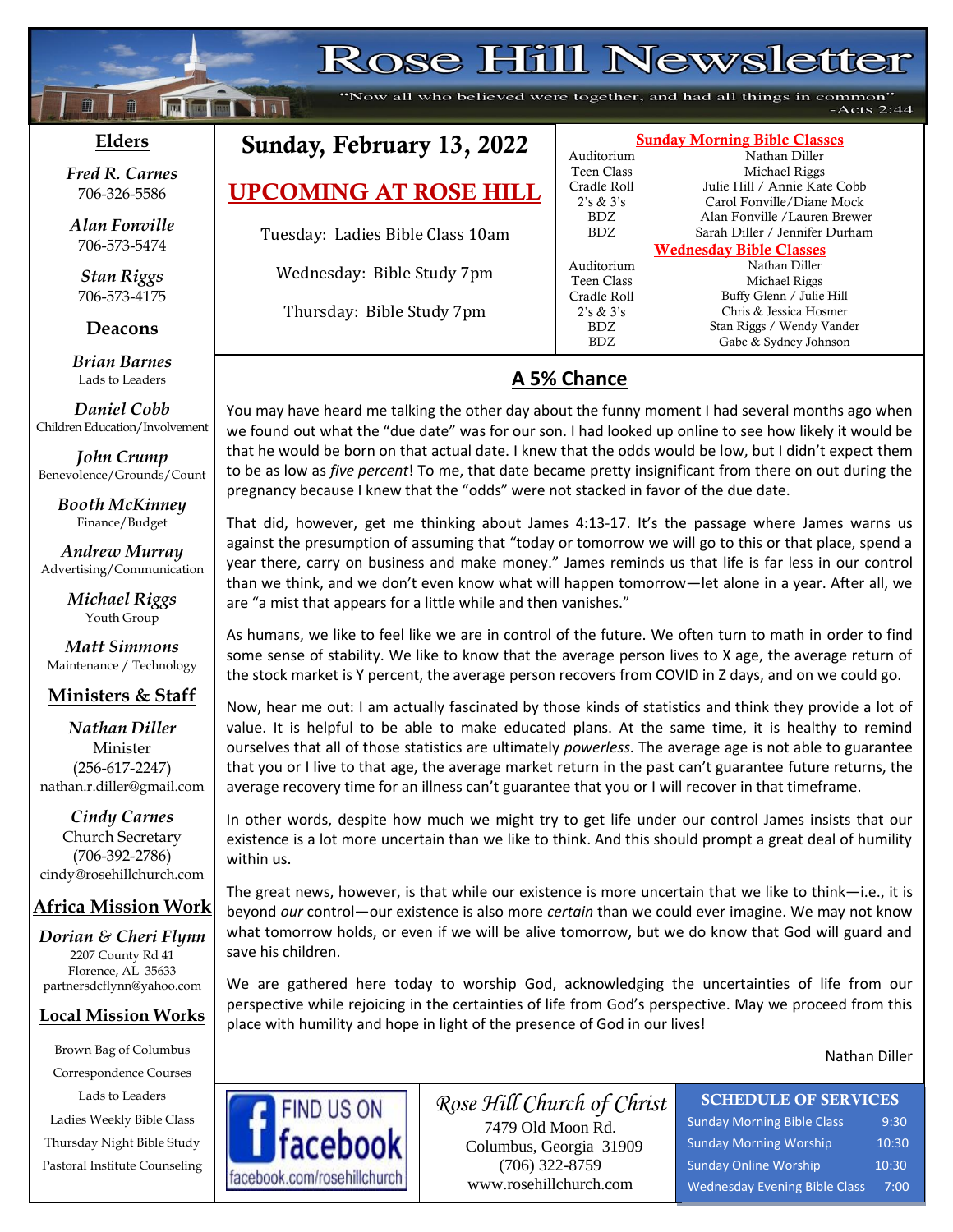## **PRAYER LIST – MEMBERS**

*\*Rick Cox* will be starting chemo soon.

*\*Donna Greene* had surgery on her elbow and will be having surgery on the other elbow soon.

*\*Becky Rodgers* is recovering from foot surgery.

*\*Leighton,* the son of *Ally Willis,* has been dealing with a lot of emotional issues. Please keep them in your prayers.

#### **Ongoing Health Issues***:*

- *Larry & Margaret Stewart Pat Johnson Ron & Judy Mixon Anne Jones Craft, Mae Debbie Robison Billy McQuilton Jason Valero Lonnie & Pat Taylor Dorothy Roach Victoria Garrett*
	-

## **WORDS FOR THE WEEK**

Wisdom – Envy - Gospel



## **PRAYER LIST - ARMED FORCES**

*Army, Ft. Benning:* Gabe Johnson Walt Johnson Ryan Franks

#### *Other Duty Stations:*

Vincent Piombino

Justin Carnes - National Guard David Bryan – Italy David Corder - KY Cory Grizzard – TX

Hunter Howell – Ft. Campbell, KY



Congratulation to *Cody & Megan Watkins!!!* They are the proud parents of a baby girl born on Saturday, February 5th. *Kodi* weighed 7 lbs, 9 oz, and 20 inches long. *James & Sandra Jackson* are the proud grandparents and *Daniella* is the proud big sister.

## **PRAYER LIST - FRIENDS & FAMILY**

*\*Pat Webb* (friend of Linda Willmschen) passed away on Thursday evening. Please keep Linda and his family in your prayers.

*\*Jerry Ellis* (Andrew Ellis brother) is in ICU in Valdosta, GA with congestive heart failure.

*\*John Hiers, Sr.* (John Hiers dad) is in congestive heart failure.

*\*Brittany,* (Lacey Barnes sister-in-law) has a ruptured disc, bulging disk and sciatica and is in pain.

*\*Walter Rodgers,* (Billy Rodgers' brother) was admitted to the hospital in Boaz, AL with COVID.

*\*Landon Mims* (student of Amanda Simmons) is recovering from open heart surgery.

*\*Bill Nolen* (Cindy Carnes' dad) is having tests done on his heart.

*\*Barbara Churchwell* (Hope Cobb's mother) is now home doing much better.

*\*Jeanette Brooks* (Hope Cobb's grandmother) is in rehab.

*\*Ralph Bond* (Justin Bond's dad – Stan Riggs son-in-law) is recovering from having a kidney removed.

\**Lynn Baskin* (Mary Millers' cousin) is recovering from surgery for pancreatic cancer.

#### **CANCER:**

*\*Michael Johnston* (Misty Johnston's dad) has stage 4 lung cancer.



\*Congratulations to *Nathan & Sarah Diller!!!* They are expecting a baby boy, *Silas James* is due in February 2022.

\*Congratulations to *Austin & Tabitha Nickoloft!!!* They are expecting a baby boy in May*. James & Sandra Jackson* are the proud grandparents.

Congratulations to *David & Morgan Fletcher!!!!* They are expecting a baby in August.

### **TEACHERS NEEDED**

| Cradle Roll            |                             |
|------------------------|-----------------------------|
| Toddler:               | Carol Fonville / Diane Mock |
| Café:                  |                             |
| Theater:               |                             |
| Museum:                |                             |
| <b>Gathering Room:</b> |                             |
| Wednesday              |                             |
| Cradle Roll:           |                             |
| Toddler:               | Daniel & Hope Cobb          |
| Art:                   | Richard Deising             |
| Drama:                 |                             |
| Games:                 |                             |
| Gathering Room:        | Dwight & Mary Miller        |

*Sunday*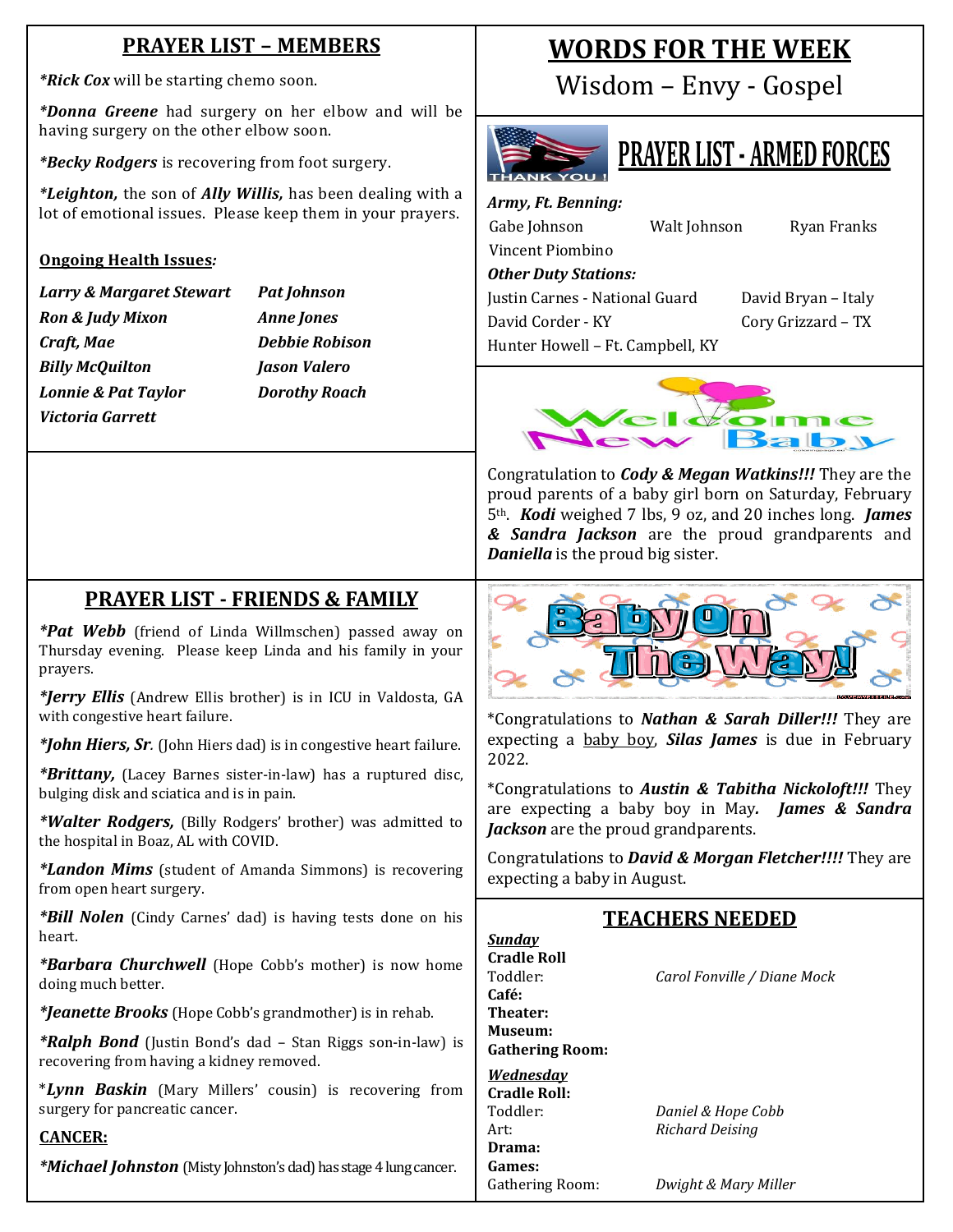

### **BROWN BAG OF COLUMBUS**

The Brown Bag item for this month is 500 **BOXES OF MACARONI AND CHEESE.** Deadline will be March 9th. You can also make a \$\$ donation and give to *Billy or Becky Rodgers*.



As you have hopefully heard, we have a prospective youth minister coming for a visit February 18-20. Noah Jordan and his girlfriend *Avery Amundson* will be meeting with the elders after arrival Friday evening. He will be teaching the teen class Sunday morning and preaching during service. They will have a busy day Saturday with events for all ages. Please see the schedule above. Breakfast will be provided Saturday, so please RSVP to the Facebook event that will be sent out or put your name on the sign up sheet in the foyer so we have enough food. We will also need volunteers for different things, so please let the elders or Michael & Rachel Riggs know if you would like to help in any way!  $\heartsuit$  we are looking forward to a great weekend!

#### **LADIES MEETING**

There will be a Ladies Meeting to discuss an upcoming Ladies Day on Wednesday, February 23<sup>rd</sup> at 6pm in the Young Pros Classroom. If you are interested in helping, please attend.



## **Staying in Touch with YOUth Loving Like Jesus Did**

 *"You don't love someone because they're perfect, you love them in spite of the fact that they're not*."― Jodi Picoult**.** Isn't this the type of love that the Father and Son have for us? In spite of our failings, flaws, and inconsistencies in our spiritual walk, Heaven still loves us! What do you think the world would be like if you and I loved like Jesus? How much better would our lives be if we could have that same type of affection for all men? So, we ask, "What does it mean to love like Jesus?

 If I am to love like the Lord, it means that I have learned to think of others before I think of myself (Phil. 2:1-8) and that I have *L*eft behind a life of selfishness and self-righteousness (Gal. 6:3). It means that I relish the *O*pportunities to lift a burden (Gal. 6:1,2), dry a tear (2 Cor. 1:3,4) and demonstrate that God's grace is more than sufficient to help me triumph over my foes, that I will offer all that I have to glorify the Lord, and be an encourager to my fellow Christians. When I love like the Savior, it means that I "*V*ote" for all things holy, that I love my neighbor as myself (Matt. 22:39) and that I will not say or do those things which might be a stumbling block to others. Finally, when I show my affection in the way that Jesus did, I will daily *E*xhibit my patience, extend my grace, and empty my heart of bitterness toward those who have hurt my feelings, bruised my ego, and who have endeavored to ruin my day with far from perfect actions, bitter attitudes and spiteful and cutting words.

 Why do I want to love as Jesus loved? The answer is very simple: *"Beloved, if God loved us, we also ought to love one another"* (1 Jn. 4:7-11).

Richard Deising